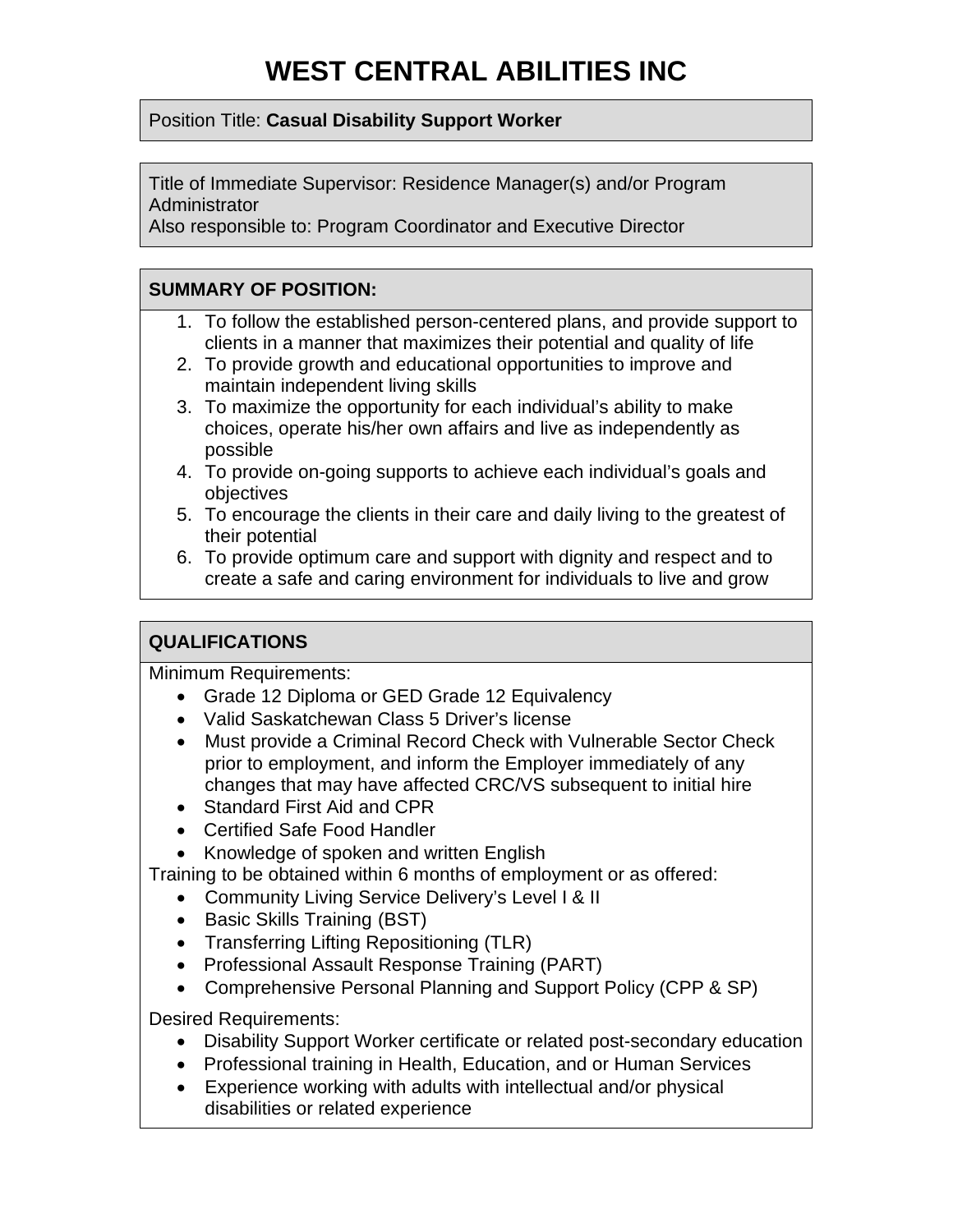| <b>SKILLS</b> |                                                                                                                                                                                                                  |  |
|---------------|------------------------------------------------------------------------------------------------------------------------------------------------------------------------------------------------------------------|--|
| 1.            | Ability and willingness to effectively communicate verbally and in writing<br>with team members, and when directed with the family/guardians,<br>support personnel and Community Living Service Delivery         |  |
| 2.            | Acts as a positive role model                                                                                                                                                                                    |  |
| 3.            | Establishes and maintains effective interpersonal relationships                                                                                                                                                  |  |
| 4.            | Recognizes and intervenes with solutions when individual or group<br>behaviour or appearance conflicts with reasonable community<br>standards and expectations                                                   |  |
| 5.            | Identifies triggers and performs respectful intervention techniques if an                                                                                                                                        |  |
|               | individual is exhibiting harmful/dangerous behaviors.                                                                                                                                                            |  |
| 6.            | Demonstrates dignity and respect when dealing with others, following<br>agency policies, procedures and trainings.                                                                                               |  |
| 7.            | Conducts duties in a mature, fair, consistent, and caring manner                                                                                                                                                 |  |
| 8.            | Must be a proven self-starter. This will be displayed by initiating and<br>performing additional jobs and tasks that are within the scope and ability<br>of the employee, and as they become aware of such needs |  |
| 9.            | Ability to work effectively as a team member and/or independently                                                                                                                                                |  |
| 10.           | Ability to organize and achieve responsibilities and duties with minimal<br>supervision, and/or independently                                                                                                    |  |

| <b>EFFORT</b> |
|---------------|
|               |

Ē

|                | Mental:                                                                          |
|----------------|----------------------------------------------------------------------------------|
| 1.             | Interest in working with people with intellectual disabilities                   |
| 2.             | Demonstrates cooperation, teamwork, energy, and optimism                         |
| 3.             | Addresses unexpected situations (i.e. harmful or dangerous behaviours)           |
| 4.             | Consistently applies observation skills                                          |
| 5.             | Applies specific solutions suitable to specific individuals and their            |
|                | established programs                                                             |
| 6.             | Continual coaching, and motivating participants based on established             |
|                | programs                                                                         |
| 7.             | Multi-tasks and experiences interruptions                                        |
| 8.             | Accepts responsibility for actions and decisions                                 |
|                |                                                                                  |
|                | Physical:                                                                        |
| 1 <sub>1</sub> | Demonstrates physically demanding jobs when coaching clients or                  |
|                | completing facility care and upkeep                                              |
| 2.             | Handles some equipment and appliances <i>i.e.</i> mobile and vehicle lifts,      |
|                | century tub, etc.                                                                |
| 3.             | Participates in physically demanding leisure activities with clients <i>i.e.</i> |
|                | walking, swimming, bowling, etc.                                                 |
| 4.             | Provides physical care following set client care programs                        |
| 5.             | Lifting items independently (up to 40lbs/18kg) or as part of a team              |
| 6.             | Application of transferring, lifting and repositioning techniques                |
|                |                                                                                  |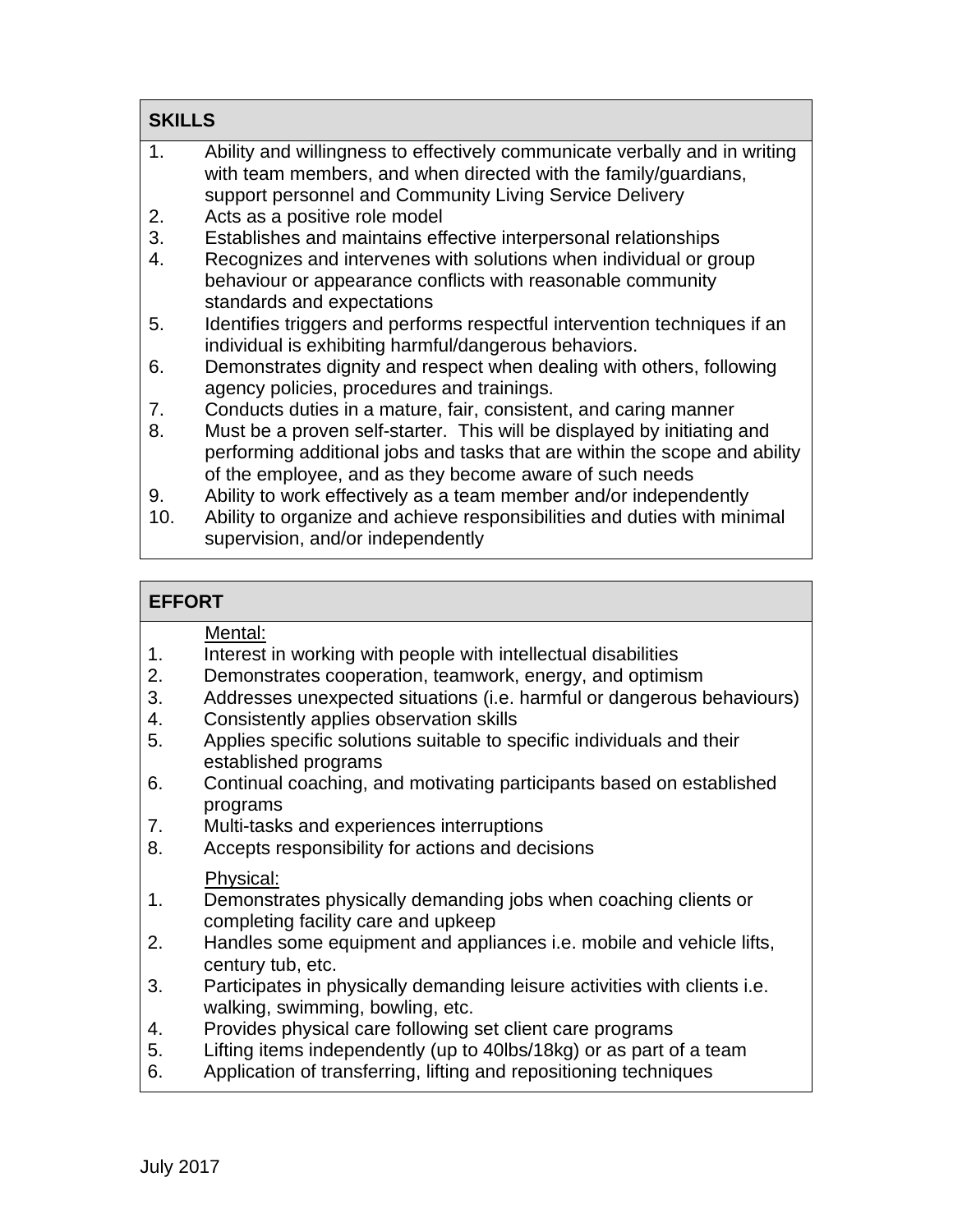### **HOURS OF WORK:**

Hours are scheduled for a specific purpose, or on a call-in basis for the relief of part-time or full-time employees. Hours may include days, evenings, weekends, and nights. Hours are flexible and subject to change based on program needs.

### **RESPONSIBILITIES and DUTIES:**

Casual Disability Support Worker responsibilities and duties include, but are not limited to:

Agency:

- 1. Upholds professionalism and maintains individual and program confidentiality and adheres to all agency policies and procedures
- 2. Plays an active role in the agency's team, by maintaining effective communication, relationships, and problem solving
- 3. Works in cooperation with support agencies in providing services to individuals (i.e.: CLSD, SACL, Mental Health, etc.)
- 4. Communicates and acts within the agency or regarding the agency in a positive, proactive and professional manner, and in accordance with privacy laws
- 5. Communicates information in a professional manner to families/guardians or responsible support members or agencies in the absence of management
- 6. Provides oral and written reports as requested and communicates individual needs to relieving worker and reports regularly to management as to the welfare of the clients, happenings in the home/facility, incidents and accidents
- 7. Reads and completes all required paperwork/documentation at the beginning and end of each shift to remain current on changes as they arise and keeps files and records up to date, accurate and legible.
- 8. Makes self available and responds to emergency needs as required
- 9. Refers problematic performance issues as appropriate
- 10. Maintains a personal education standard consistent with the needs of the agency and individuals served by attending and participating in staff meetings, trainings or other meetings as assigned by management

#### Participant:

Act as a role model and mentor to assist individuals to develop to their maximum potential by:

- 1. Providing a home-like atmosphere which is conducive to the emotional and physical well-being of the participants
- 2. Providing guidance in daily living and leisure activities and making effective use of leisure time
- 3. Helping clients to become comfortable with and utilize appropriate community resources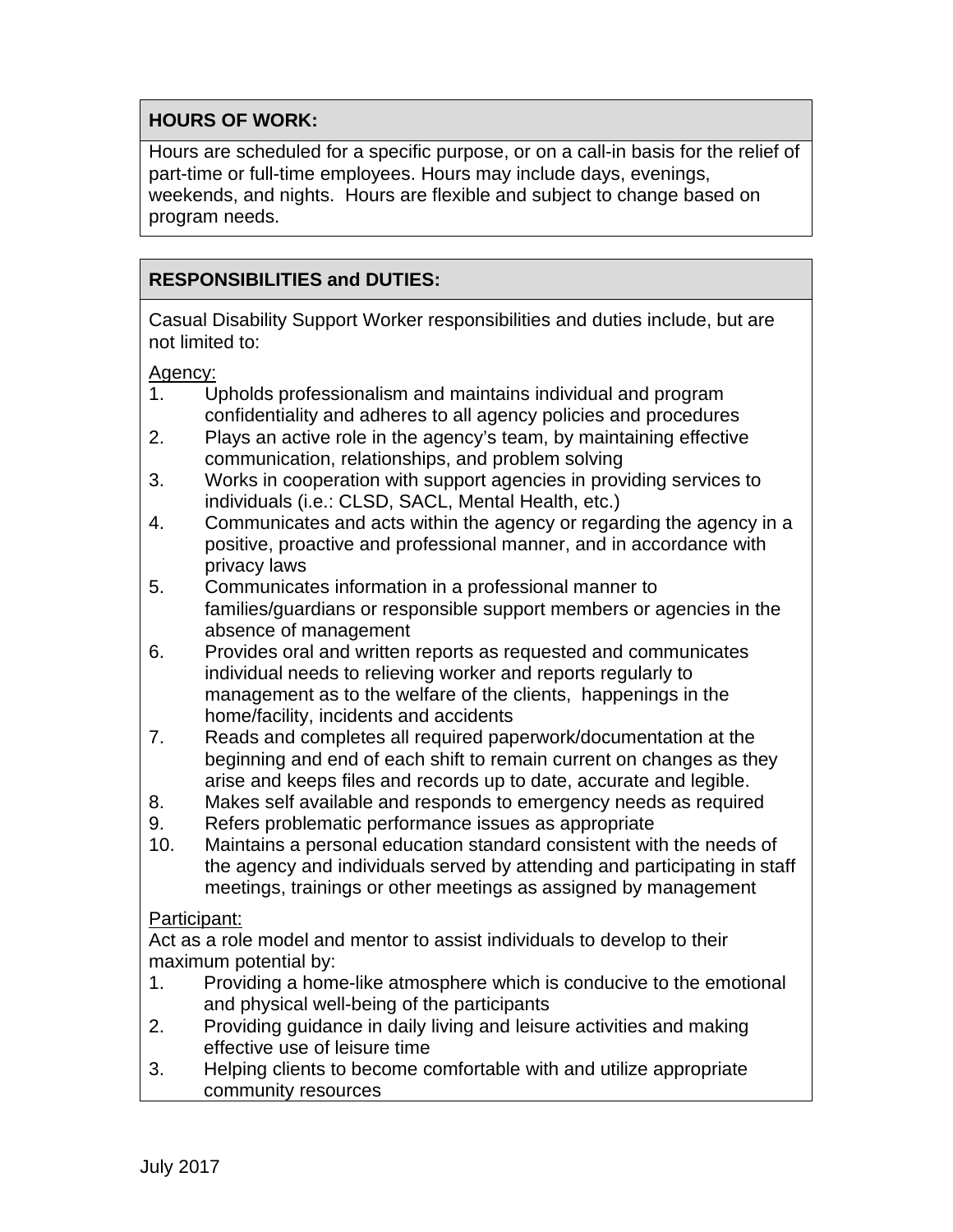4. Teaching individuals to identify and practice good safety skills at home and in the community 5. Identifying problems and teaching individuals how to deal with problems or coordinating involvement of appropriate support networks if necessary 6. Assisting in the implementation and monitoring of individual program plans and interventions as developed 7. Monitoring and assisting individuals to identify medical needs and reporting to appropriate persons at appropriate times and may attend participant medical appointments with supervisor as required 8. Providing medication assistance including storing, administering and documenting the use of medication in accordance with medication policies and procedures and ensuring medical intervention, directly or through referral, for situations such as pain, injury, illness, etc. 9. Operating medical equipment according to participants' needs 10. Depending on clients' abilities, uses a variety of techniques to communicate which may include pictures, tactile prompts, and sign language 11. Providing and teaching physical and/or personal care to clients as necessary which may include but is not limited to bathing, transferring, toileting, dressing, oral hygiene, hair care, peri care, finger and toe nail care, etc. and any other task necessary to promote the well-being of the client 12. Assisting with planning, preparation and serving of meals, ensuring clients have well balanced diets, taking into consideration personal/medical preferences including good nutrition and health 13. Welcoming next of kin when they visit Programs: 1. Provides instruction and support to clients in functional skill development, Person Centered programs, and career planning 2. Tracks and documents progress and job performance 3. Documents information, and submits on the prescribed forms (attendance, maintenance, medical, etc.) as required Safety and Facility: 1. Adheres to procedures for safe food handling and storage 2. Provides adequate First Aid in case of accident or injury 3. Has full knowledge of and implements established emergency procedures and fire safety procedures when required and participates in regular fire safety drills 4. Checks facility for hazards (fire, health, etc.) during each shift and reports issues or concerns to management and to oncoming staff 5. Maintains property inside and outside by undertaking general cleaning and organizing as required 6. In the absence of management, arranges emergency repairs with manager's approval of the estimated costs of the repairs Other duties may be assigned